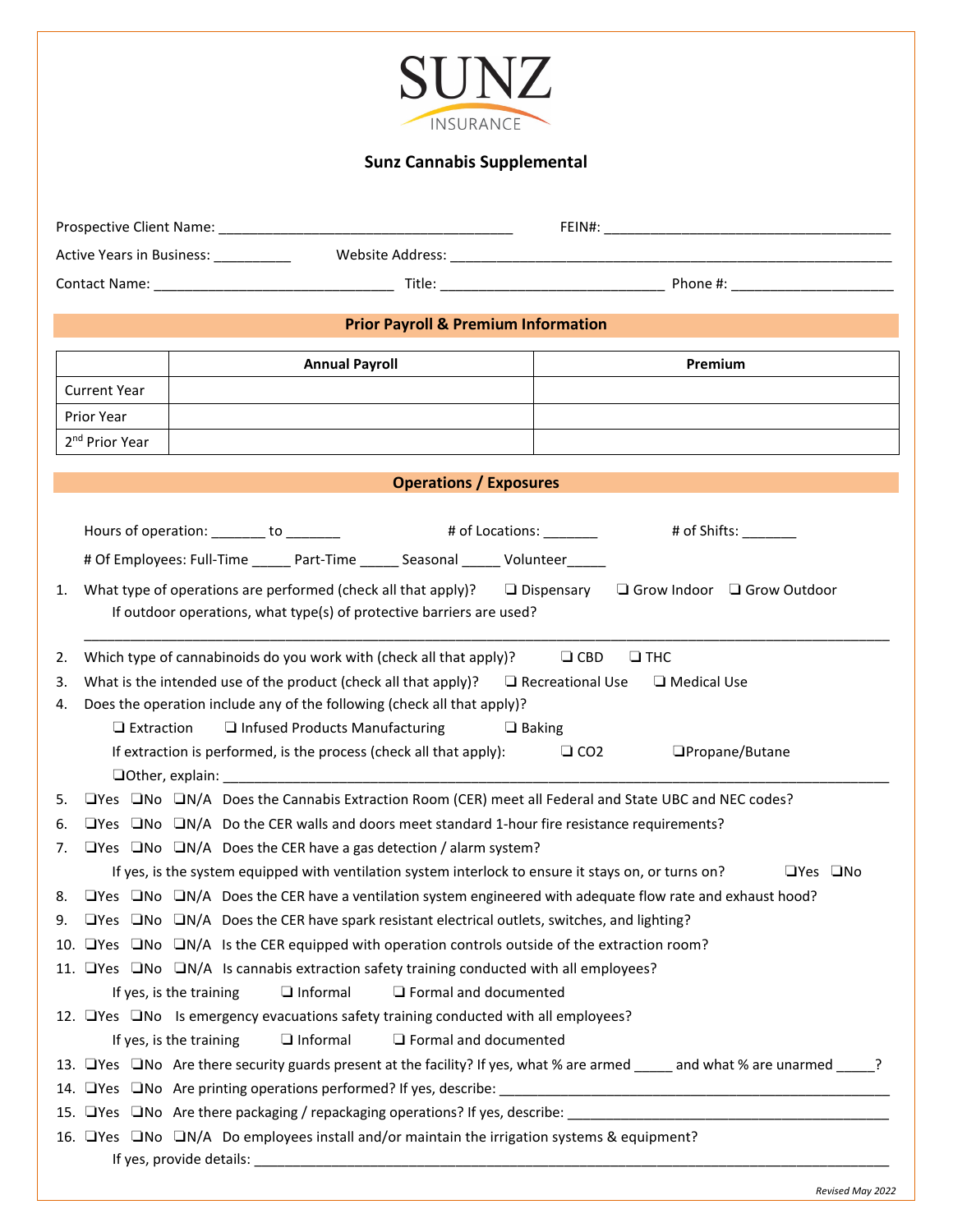

## **Safety / Equipment / Premises**

| 17. OYes ONo Have loss control services been performed in the last 12 months?                          |                                                                                                 |                                 |                      |                                        |  |  |  |
|--------------------------------------------------------------------------------------------------------|-------------------------------------------------------------------------------------------------|---------------------------------|----------------------|----------------------------------------|--|--|--|
| 18. UYes UNo Has OSHA / Cal/OSHA visited your business in the last 12 months?                          |                                                                                                 |                                 |                      |                                        |  |  |  |
| 19. □Yes □No Is there a formal Safety Program in place?                                                |                                                                                                 |                                 |                      |                                        |  |  |  |
| 20. $\Box$ Yes $\Box$ No Is there an employee orientation program?                                     |                                                                                                 |                                 |                      |                                        |  |  |  |
| If yes, is the orientation $\Box$ Informal $\Box$ Formal and documented                                |                                                                                                 |                                 |                      |                                        |  |  |  |
| 21. □Yes □No Are regular safety meetings conducted?                                                    |                                                                                                 |                                 |                      |                                        |  |  |  |
| If yes, how often? $\square$ Daily $\square$ Weekly                                                    |                                                                                                 | $\Box$ Monthly $\Box$ Quarterly |                      | $\Box$ Annually $\Box$ Other, explain: |  |  |  |
| 22. □Yes □No Do you have a safety director/risk manager?                                               |                                                                                                 |                                 |                      |                                        |  |  |  |
|                                                                                                        |                                                                                                 |                                 |                      |                                        |  |  |  |
| 23. □Yes □No Is work performed at heights?                                                             |                                                                                                 |                                 |                      |                                        |  |  |  |
| If yes, what is the maximum height exposure? _____                                                     |                                                                                                 |                                 |                      |                                        |  |  |  |
| What type of equipment is used to work at heights? $\Box$ Ladder                                       |                                                                                                 | $\Box$ Scaffolding              | $\Box$ Scissor Lifts | $\Box$ N/A                             |  |  |  |
| If scaffolding is used, does the insured build their own? $\Box$ Yes $\Box$ No                         |                                                                                                 |                                 |                      |                                        |  |  |  |
| 24. TYes No Is there lifting exposure?                                                                 |                                                                                                 |                                 |                      |                                        |  |  |  |
| $\Box$ <25lbs<br>If yes<br>$\Box$ 25 - 40lbs<br>$\Box$ >40 lbs                                         |                                                                                                 |                                 |                      |                                        |  |  |  |
| If greater than 40 lbs, is the lifting $\Box$ Manual $\Box$ With assistance                            |                                                                                                 |                                 |                      |                                        |  |  |  |
|                                                                                                        |                                                                                                 |                                 |                      |                                        |  |  |  |
| 25. Tyes TNo Are forklifts used?                                                                       |                                                                                                 |                                 |                      |                                        |  |  |  |
| If yes, is training provided?                                                                          | □ Yes □ No                                                                                      |                                 |                      |                                        |  |  |  |
| 26. □Yes □No Is Personal Protective Equipment (PPE) provided?                                          |                                                                                                 |                                 |                      |                                        |  |  |  |
|                                                                                                        |                                                                                                 |                                 |                      |                                        |  |  |  |
| Is utilization strictly enforced? $\Box$ Yes $\Box$ No                                                 |                                                                                                 |                                 |                      |                                        |  |  |  |
| 27. $\Box$ Yes $\Box$ No Is a respiratory program in place?                                            |                                                                                                 |                                 |                      |                                        |  |  |  |
| 28. EYes $\Box$ No $\Box$ N/A Is all machinery properly guarded?                                       |                                                                                                 |                                 |                      |                                        |  |  |  |
| 29. EYes ENo EN/A Are all equipment operators trained / certified?                                     |                                                                                                 |                                 |                      |                                        |  |  |  |
| 30. TYes In Is there a written security plan including written procedures in case of a security event? |                                                                                                 |                                 |                      |                                        |  |  |  |
| $\square$ New<br>31. What is the condition of the equipment?                                           | $\Box$ Used                                                                                     | $\Box$ Average                  |                      |                                        |  |  |  |
| 32. What is the condition of the building / premises? $\Box$ New                                       |                                                                                                 | $\Box$ Good                     | $\Box$ Average       |                                        |  |  |  |
| 33. Are the buildings / premises $\Box$ Owned $\Box$ Leased                                            |                                                                                                 |                                 |                      |                                        |  |  |  |
| 34. What type of security systems/devices are used on the premises (check all that apply)?             |                                                                                                 |                                 |                      |                                        |  |  |  |
| □ Central Station Fire Alarm<br>$\Box$ Central Station Burglar Alarm                                   |                                                                                                 | $\Box$ Panic Button             |                      |                                        |  |  |  |
| $\Box$ Interior Motion Detectors                                                                       | □ Gated/Barred Windows/Doors □Door Greeter/ID Checker<br>Vision Obscured Fencing (8' or higher) | □Safe/Vault                     |                      |                                        |  |  |  |
| □Double Entrance / Man Trap<br>□ Door Intercom<br>$\Box$ Exterior Cameras                              | □ Interior Cameras                                                                              |                                 |                      |                                        |  |  |  |
|                                                                                                        |                                                                                                 |                                 |                      |                                        |  |  |  |
|                                                                                                        |                                                                                                 |                                 |                      |                                        |  |  |  |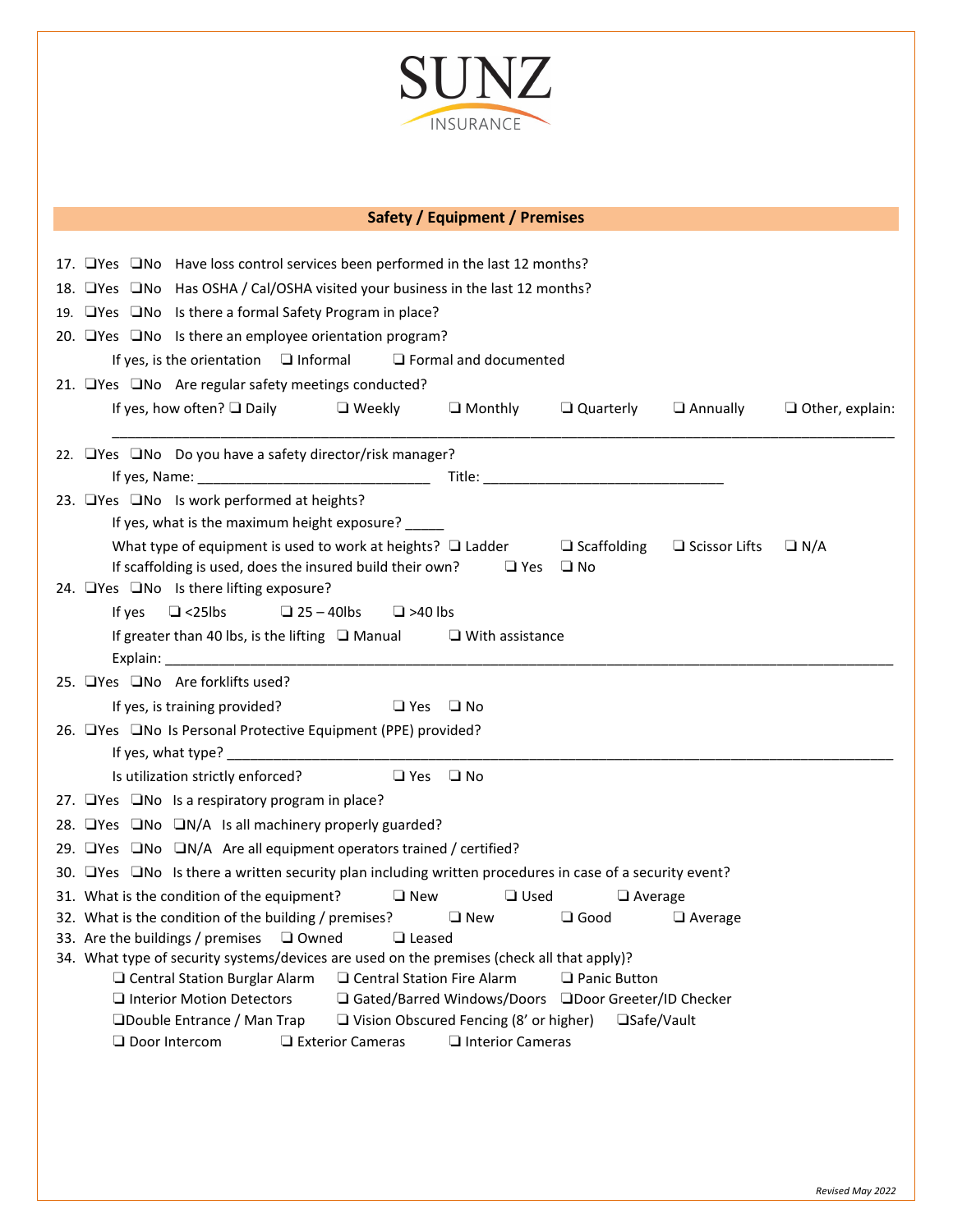

Г

I.

|                                                                                           | <b>Driving Exposure</b>                                                                                                             |  |  |  |  |
|-------------------------------------------------------------------------------------------|-------------------------------------------------------------------------------------------------------------------------------------|--|--|--|--|
|                                                                                           |                                                                                                                                     |  |  |  |  |
|                                                                                           | 35. ⊔Yes ⊔No Is there driving exposure?                                                                                             |  |  |  |  |
|                                                                                           | If yes, how often? $\Box$ Daily<br>Number of drivers? ____                                                                          |  |  |  |  |
|                                                                                           | Number of vehicles?                                                                                                                 |  |  |  |  |
|                                                                                           | Are vehicles company owned?<br>$\square$ Yes $\square$ No                                                                           |  |  |  |  |
|                                                                                           | If yes, is there a fleet/vehicle maintenance program in place? $\Box$ Yes, inhouse $\Box$ Yes, outside vendor $\Box$ No             |  |  |  |  |
|                                                                                           |                                                                                                                                     |  |  |  |  |
|                                                                                           | What is the radius of travel? ____<br>Is there any group transportation of employees?<br>$\Box$ Yes $\Box$ No                       |  |  |  |  |
|                                                                                           |                                                                                                                                     |  |  |  |  |
|                                                                                           | $\Box$ Yes $\Box$ No<br>Do you transport crops/plants?                                                                              |  |  |  |  |
|                                                                                           | Do you deliver to customer's homes?<br>$\Box$ Yes $\Box$ No                                                                         |  |  |  |  |
|                                                                                           | Do you deliver to customer's places of business?<br>$\Box$ Yes $\Box$ No                                                            |  |  |  |  |
|                                                                                           | Do employees take company vehicles home?<br>$\Box$ Yes $\Box$ No                                                                    |  |  |  |  |
|                                                                                           | Is there any 3rd party delivery?<br>$\Box$ Yes $\Box$ No                                                                            |  |  |  |  |
|                                                                                           |                                                                                                                                     |  |  |  |  |
|                                                                                           |                                                                                                                                     |  |  |  |  |
|                                                                                           | <b>Employees / Hiring Practices / Claims</b>                                                                                        |  |  |  |  |
|                                                                                           | (Check all that apply)<br>$\Box$ Written Application<br>Reference Checks<br>□ Criminal Background Checks<br>□ Pre-Hire Drug Testing |  |  |  |  |
|                                                                                           | □ Post-Accident Drug Testing<br>$\Box$ Random Drug Testing $\Box$ Pre-Employment Physical<br>$\Box$ MVR Checks                      |  |  |  |  |
|                                                                                           |                                                                                                                                     |  |  |  |  |
|                                                                                           | 36. $\Box$ Yes $\Box$ No Are the owners active in the daily operations?                                                             |  |  |  |  |
|                                                                                           | If yes, are they excluded from coverage? □ Yes □ No                                                                                 |  |  |  |  |
|                                                                                           | 37. □Yes □No Are formal job descriptions on file?                                                                                   |  |  |  |  |
|                                                                                           | 38. □Yes □No Is job specific training provided?                                                                                     |  |  |  |  |
|                                                                                           | 39. □ Yes □ No Is there an employee orientation program?                                                                            |  |  |  |  |
|                                                                                           | If yes, is the orientation $\Box$ Verbal $\Box$ Verbal and Documented                                                               |  |  |  |  |
|                                                                                           | 40. Thes No Do the employee files include Medical Questionnaires?                                                                   |  |  |  |  |
|                                                                                           | 41. □ Yes □ No Do you have a formal written accident report?                                                                        |  |  |  |  |
|                                                                                           | 42. Only Are there set procedures for reporting claims? If yes, explain:                                                            |  |  |  |  |
|                                                                                           |                                                                                                                                     |  |  |  |  |
| 43. OYes ONo Do you use/recommend a specific medical provider to treat injured employees? |                                                                                                                                     |  |  |  |  |
|                                                                                           | 44. OYes ONo Do you have a Return to Work (RTW) Program in place?                                                                   |  |  |  |  |
|                                                                                           |                                                                                                                                     |  |  |  |  |
|                                                                                           | If yes, does it include salary continuation? $\Box$ Yes $\Box$ No                                                                   |  |  |  |  |

46. Do employees receive any of the following (check all that apply)? ❏ Paid Sick Time ❏ Hourly ❏ Paid Vacation ❏ Group Health Coverage (% paid by employer \_\_\_\_\_ )

*Revised May 2022*